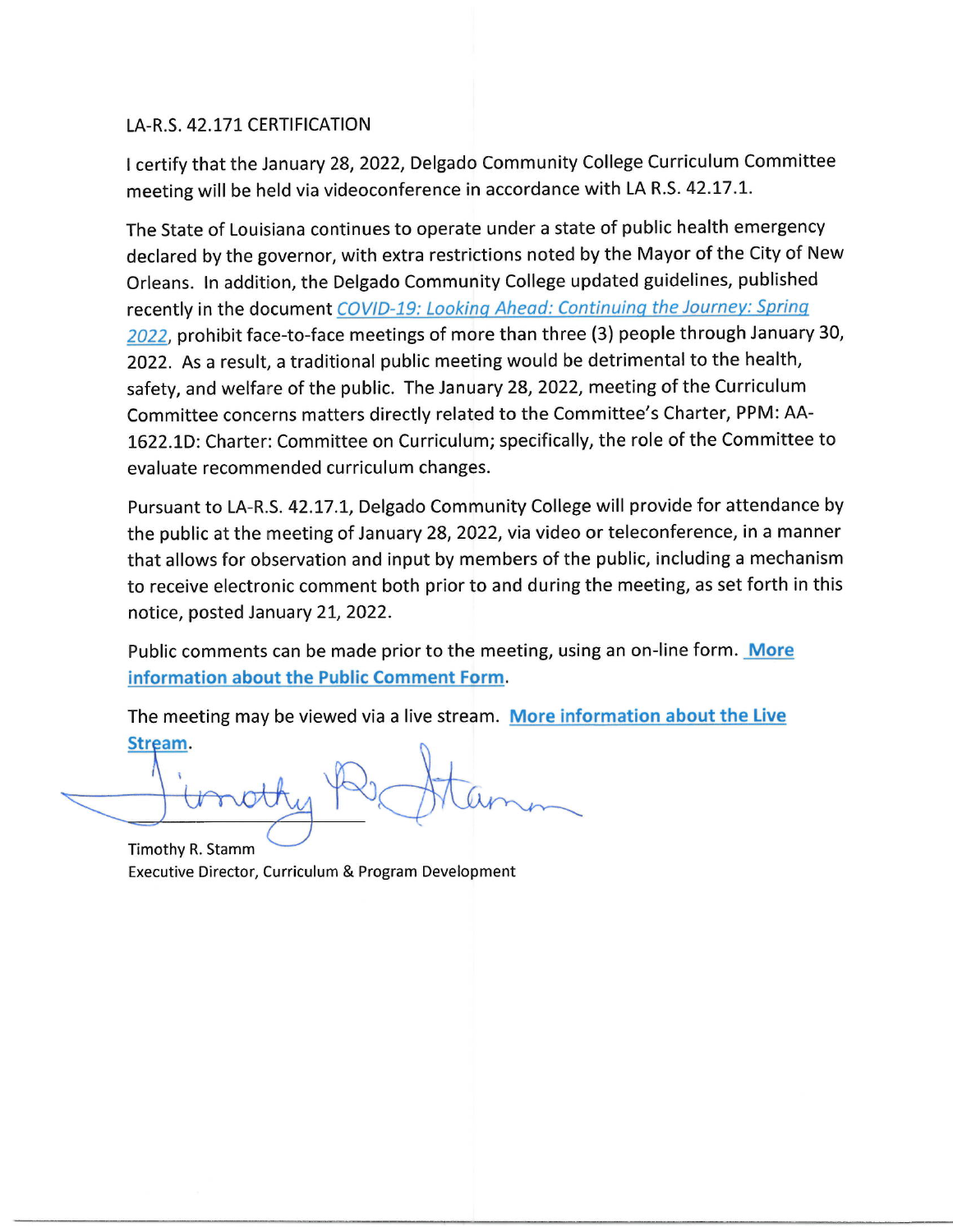# **Delgado**  $\prod_{\text{com}}$

**CURRICULUM COMMITTEE MEETING**

*Friday, January 28, 2022, 2:00 p.m. Virtual Meeting via Zoom\*\**

#### **MINUTES**

**I. Call to Order** The meeting was called to order at 2:05 p.m., by Tim Stamm, Assistant Chair.

#### **II. Roll Call**

| Present Were:   | Cristina Alvardo-Suarez    | <b>Raymond Duplessis</b> |
|-----------------|----------------------------|--------------------------|
|                 | Revaz Akirtava             | Lilian Gamble            |
|                 | John Arbour                | <b>Harold Gaspard</b>    |
|                 | <b>Malene Arnaud-Davis</b> | Linda Hueschen           |
|                 | Abdelrahim Ayyad           | Larisia Jones            |
|                 | Jennifer E. Bennett        | Shawn Loht               |
|                 | Jesse Boyd                 | Mary Higgins Prather     |
|                 | Jason Briggs               | <b>Patrice Moore</b>     |
|                 | Angela Camaille            | Jay Randolph             |
|                 | Peter Cho                  | Kenneth Ripberger        |
|                 | Maria Cisneros             | <b>Michael Santos</b>    |
|                 | Caitlin Cooper             | Deborah Skevington       |
|                 | <b>Emily Cosper</b>        | <b>Tim Stamm</b>         |
|                 | <b>Emmett Davis</b>        | Janet Gauthier Stephens  |
|                 | <b>Theresa Degruy</b>      | Sara Strickland          |
|                 | Ty Delger                  | Erin vonSteuben          |
|                 | <b>Elizbeth Duett</b>      | Angela Wilson            |
| Attending to    | Lesha Coulon               | Mavis Larrimer           |
| Other Business: | Tamika Duplessis           | Jancarlo J. Romero       |
|                 | Joan Ellis                 | <b>Vance Roux</b>        |
|                 | Sarah Inman                | <b>David Sanders</b>     |
|                 | Tara LaFrance              | Mostofa Sarwar           |
|                 |                            | Arlanda Williams         |
| Guests:         | Linda Green                | Amanda Rosenzweig        |
|                 | <b>Traci King</b>          | Nicholas Simoneaux       |
|                 | <b>Tara LaFrance</b>       | Tanisha Slaughter        |
|                 |                            |                          |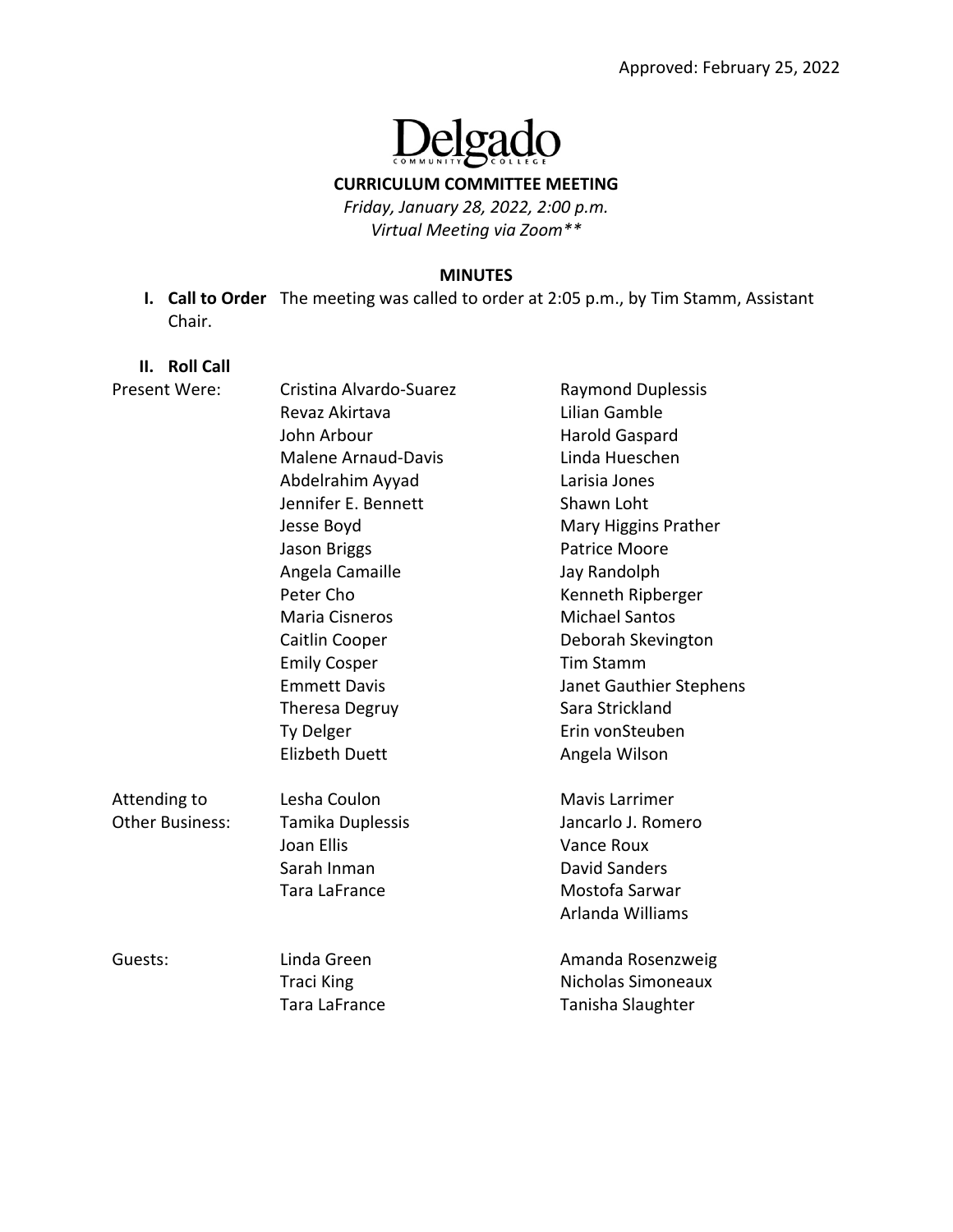### **III. Call for Public Comments (LA R.S. 42:26, 2010, No. 861, sec 23)**

\*\*Governor's temporary approval for virtual meetings in light of continuing COVID‐19 restrictions

#### **IV. Minutes of meeting of October 29, 2021**

The minutes of the meeting of October 29, 2001, were reviewed and approved as written.

#### **V. Curriculum Operations Report – Tim Stamm**

#### **VI. New Business**

# a) *The agenda was ordered and items were combined for discussion. Original Placement Items V. a. to V. e.*

### **Technical Division/COSM**

**New Course:** ESTH‐101: Introduction to Esthetics (3‐7‐4 / 150). Creation of a new course, ESTH‐101: Introduction to Esthetics. Course description: "An overview of skills and knowledge of esthetics. This course will cover the history, opportunities in esthetics, life skills, professionalism, and communication." **Technical Division/COSM**

**New Course:** ESTH‐110: Science of Esthetics (2‐9‐3 / 165). Creation of a new course, ESTH‐101: Introduction to Esthetics. Course description: "Study of general science. Course will cover infection controls, anatomy and physiology, chemistry, nutrition, and electricity as it relates to esthetics."

### **Technical Division/COSM**

**New Course:** ESTH‐201: Esthetic Treatments and Techniques (2‐9‐3 / 165). Creation of a new course, ESTH‐201: Esthetic Treatments and Techniques. Course description: "Comprehensive coverage of treatments and techniques as these relate to the skin; physiology and histology of skin, disease, disorders, skin analysis, skin care products, treatment room, and facial treatments."

#### **Technical Division/COSM**

**New Course:** ESTH‐205: Spa and Alternative Treatments (2‐9‐3 / 165). Creation of a new course, ESTH‐205: Spa and Alternative Treatments. Course description: "Alternative therapies. Course will cover electrotherapy and waxing."

### **Technical Division/COSM**

**New Course:** ESTH‐210: Advanced Esthetics (0‐11‐3 / 165). Creation of a new course, ESTH‐210: Advanced Esthetics. Course description: "Advanced techniques. Covers advanced topics, treatments, facial massages, and makeup applications." Motion to accept proposal **[Motion: Lilian Gamble; Second: Angela Camaille; Carried, Unanimously].**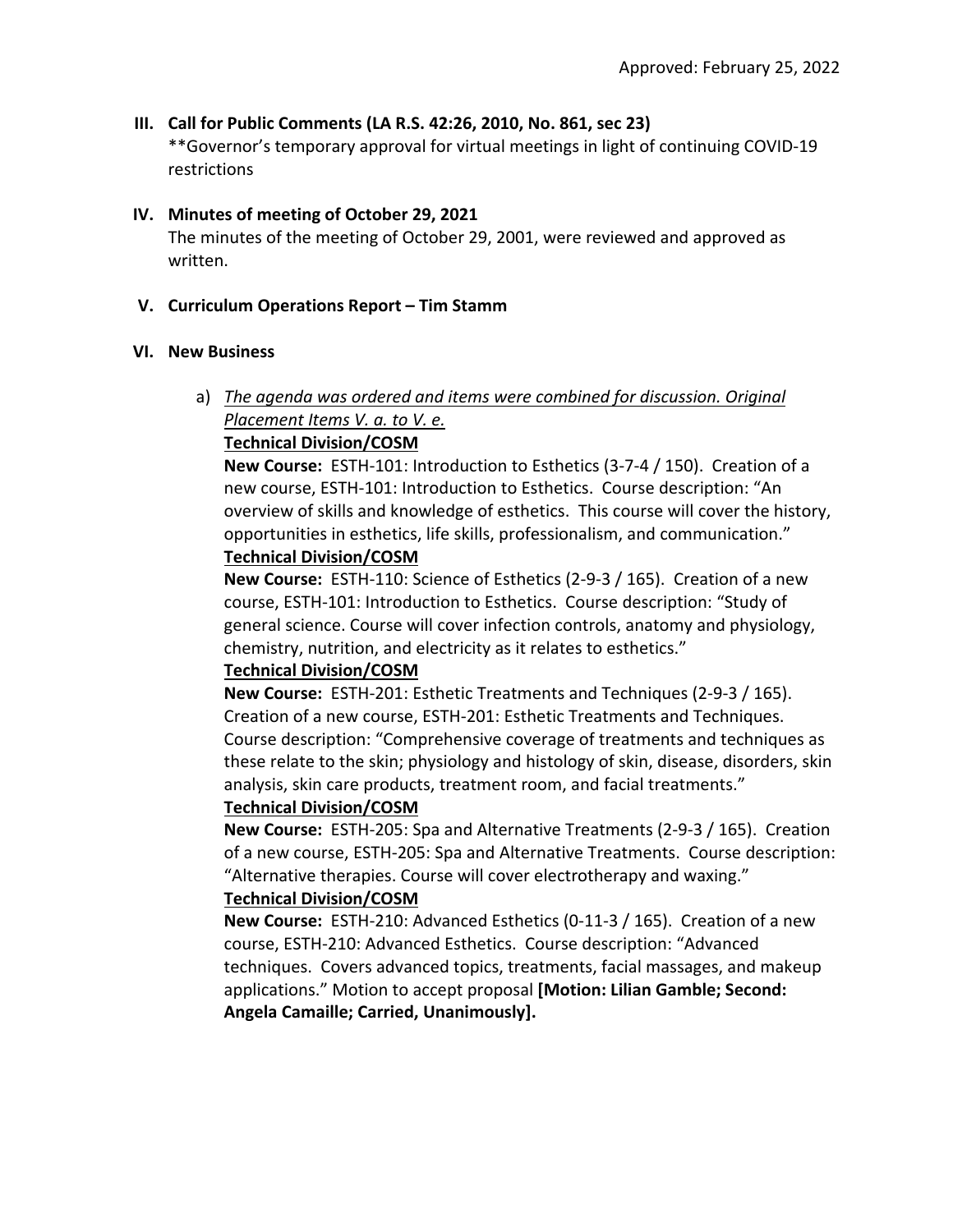# b) *The agenda was reordered. Original Placement Item V.f*  **Technical Division/COSM**

**Final Approval of Curriculum:** Career and Technical Certificate in Esthetics. Final approval of the C.T.C. in Esthetics, to include program description, curriculum outline, suggested sequence, and Student Learning Outcomes. Program Description: "Estheticians, or skincare specialists, cleanse and beautify the face and body to enhance a person's appearance. Typically, estheticians will evaluate the client's skin condition and appearance; discuss available treatments and determine which products will improve client's skin quality; remove unwanted hair, using wax, lasers, or other approved treatments; clean the skin before applying makeup; recommend skin care products, such as cleaners, lotions, or creams; teach and advise clients on how to apply makeup, and how to take care of their skin; refer clients to dermatologists for serious skin problems; and disinfect equipment and clean work areas. Student Learning Outcomes: Manage and operate a full‐service spa; Apply safety and sanitation procedures in accordance with the Louisiana State Board of Cosmetology regulations; Apply appropriate esthetic techniques depending on client need(s). Note: the College is authorized to offer the C.T.C. program by the Louisiana State Board of Cosmetology. The program will be a limited‐admission program. Motion to accept proposal **[Motion: Jay Randolph; Second: Christina Alvardo‐Suarez; Carried, Unanimously].**

c) *The agenda was reordered and items were combined for discussion. Original Placement Items V. g. to V. u.* 

### **Communication/American Sign Language Interpreting**

**Program Review:** Review/Discussion of the Program Review Report (2020‐2021) for the A.A. in American Sign Language Interpreting.

**Business & Technology/Architectural/Design Construction Technology**

**Program Review:** Review/Discussion of the Program Review Report (2020‐2021) for the A.A.S. in Architectural/Design Construction Technology. **The Curriculum Committee noted that the Student Learning Outcomes listed in the Program Review report have not been reviewed by the Curriculum Committee or approved for publication in the** *College Catalog***. The Curriculum Committee encourages the instructional program faculty to submit program Student Learning Outcomes for review and action by the Committee. The Curriculum Committee noted that while the program reported noted low completion numbers (2017‐2018: 8; 2018‐2019: 8; and, 2020‐2021: 9), the most recent Academic Year completion data also demonstrate an upward trend: 2020‐ 2021: 13 completers.** 

#### **Business & Technology/Business Administration**

**Program Review:** Review/Discussion of the Program Review Report (2020‐2021) for the A.S. in Business Administration.

#### **Business & Technology/Computer Information Technology**

**Program Review:** Review/Discussion of the Program Review Report (2020‐2021)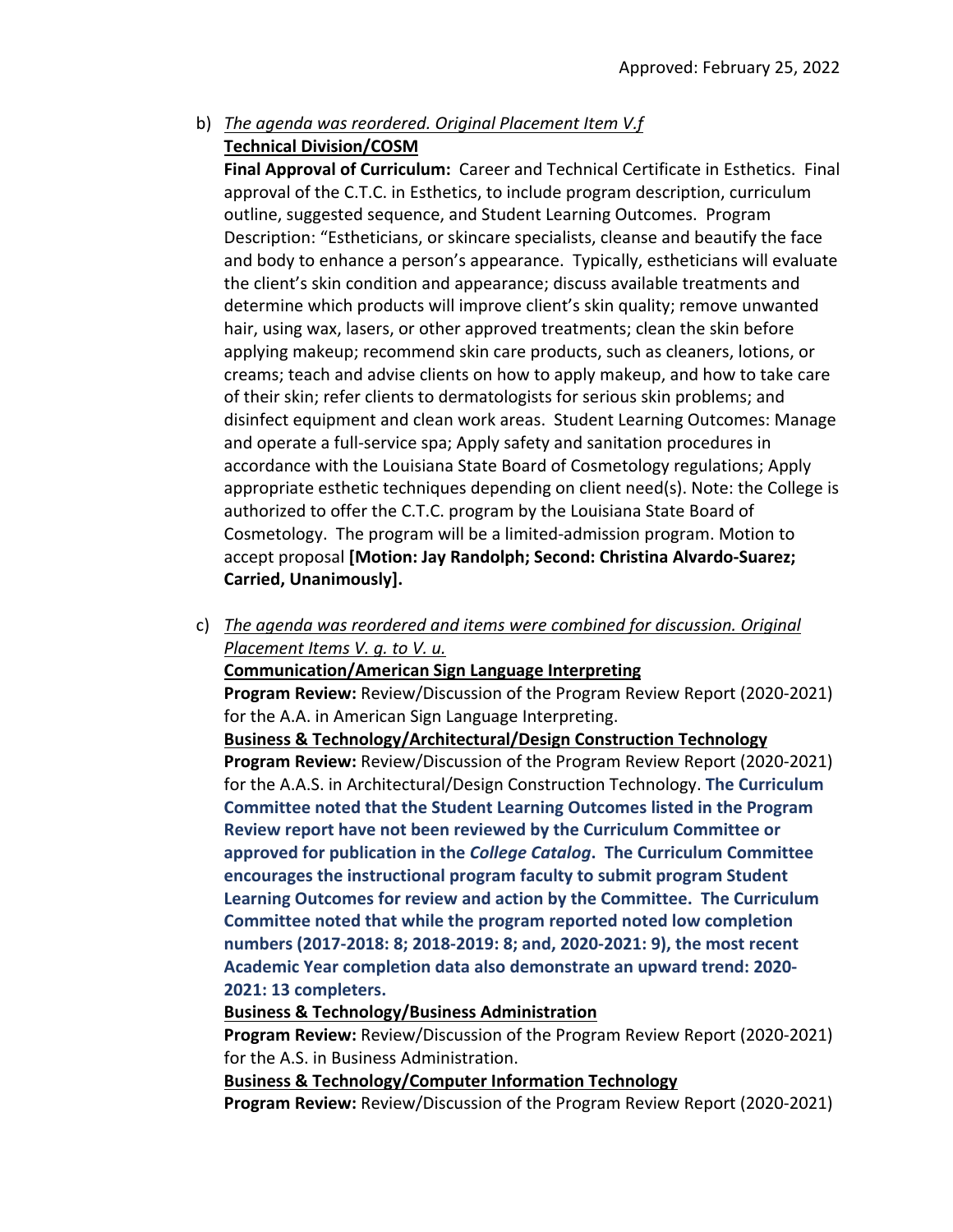for the A.A.S. in Computer Information Technology and related certificate programs.

#### **Business & Technology/Computer Network Technology**

**Program Review:** Review/Discussion of the Program Review Report (2020‐2021) for the A.A.S. in Computer Network Technology, the C.T.S. in Computer Network Technician, and the C.T.C. in NET+ Certification. **The Curriculum Committee noted that the Student Learning Outcomes listed in the Program Review report have not been reviewed by the Curriculum Committee or approved for publication in the** *College Catalog* **for the A.A.S. in Computer Network Technology, the C.T.S. in Computer Network Technician, or the C.T.C. in NET+ Certification. The Curriculum Committee encourages the instructional program faculty to submit program Student Learning Outcomes for review and action by the Committee. The Curriculum Committee noted that completion numbers were totaled for the various instructional programs and requests that the data are reported separately in the Program Review Report: AAS: 2017‐2018: 11; 2018‐2019: 11; 2019‐2020: 14; and, 2020‐2021: 15. CTS: 2017‐2018: 0; 2018‐ 2019: 15; 2019‐2020: 17; and, 2020‐2021: 15; CTC: 2017‐2018: 0; 2018‐2019: 7; 2019‐2020: 12; and, 2020‐2021:4.**

#### **Allied Health/Diagnostic Medical Sonography**

**Program Review:** Review/Discussion of the Program Review Report (2020‐2021) for the P.A.C. in Diagnostic Medical Sonography.

#### **Technical Division/Electrician**

**Program Review:** Review/Discussion of the Program Review Report (2020‐2021) for the C.T.S. in Electrician: Commercial, the C.T.S. in Electrician: Residential, and the C.T.S. in Electrician: Small Industrial. **The Curriculum Committee noted that completion numbers were totaled for the various instructional programs and requests that the data are reported separately in the Program Review Report: CTS in Electrician: Commercial: 2017‐2018: 21; 2018‐2019: 10; 2019‐2020: 22; and, 2020‐2021: 26. CTS in Electrician: Residential: 2017‐2018: 56; 2018‐2019: 43; 2019‐2020: 58; and, 2020‐2021: 44. CTS in Electrician: Small Industrial: 2017‐2018: 6; 2018‐2019: 4: 2019‐2020: 4; and, 2020‐2021: 6.**

#### **Allied Health/Emergency Medical Technician**

**Program Review:** Review/Discussion of the Program Review Report (2020‐2021) for the C.T.S. in Emergency Medical Technician‐Paramedic and the C.TC. in Emergency Medical Technician‐Basic. **The Curriculum Committee noted that the four (4) Program Student Learning Outcomes that were reviewed in the Program Review report do not match the Student Learning Outcomes that were reviewed by the Curriculum Committee and are published in the** *College Catalog.* **Additionally, the outcomes listed in the Program Review Report are not written in measurable terms. The Curriculum Committee requests clarification regarding which outcomes are used in the instruction program's planning and assessment process. The Curriculum Committee noted that Student Learning Outcomes for the CTC in Emergency Medical Technician‐Basic have not been reviewed by the Curriculum Committee or approved for**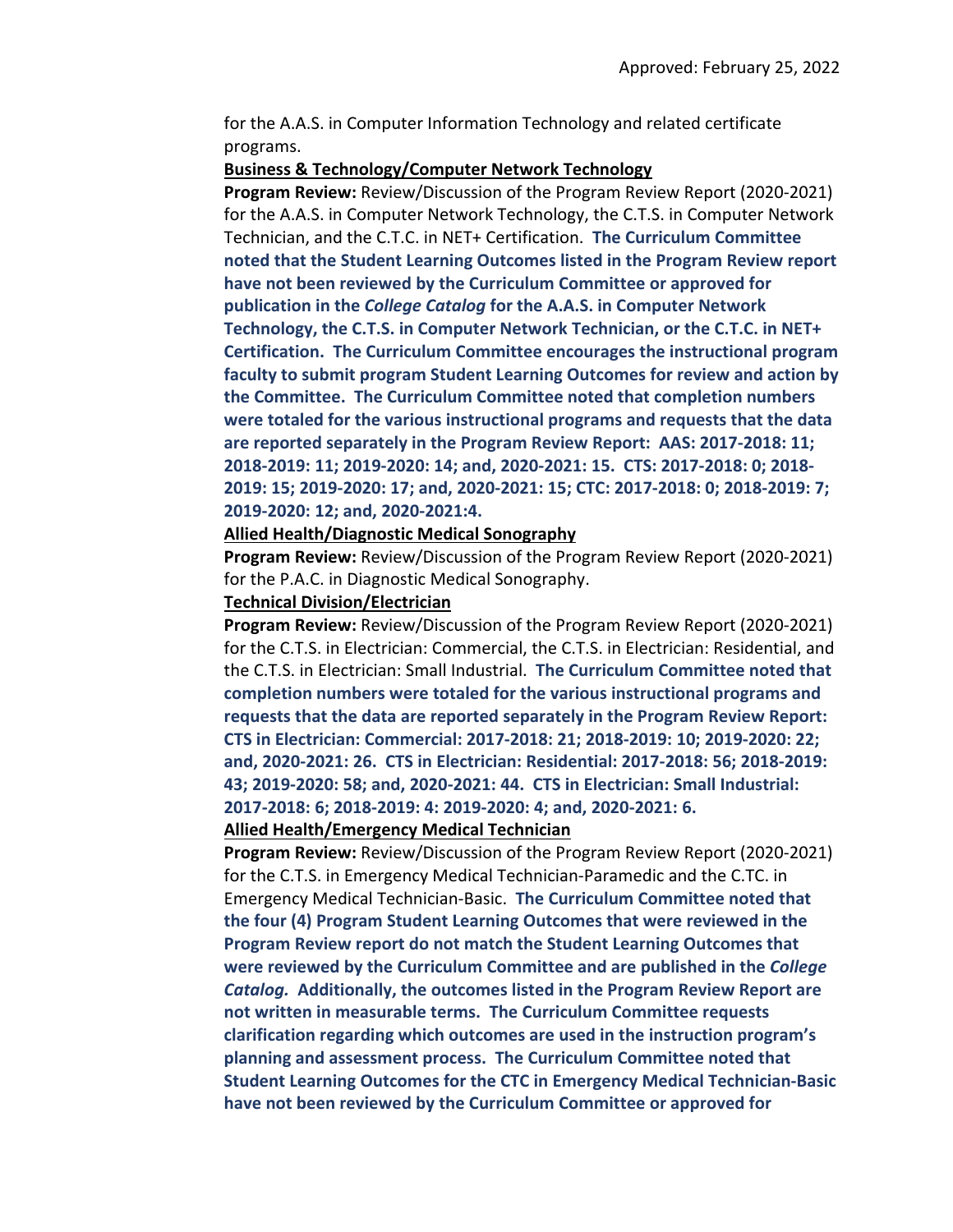**publication in the** *College Catalog***. The Curriculum Committee encourages the instructional program faculty to submit program Student Learning Outcomes for review and action by the Committee. The Curriculum Committee noted that completion numbers were totaled for the two instructional programs and requests that the data are reported separately in the Program Review Report: CTS: 2017‐2018: 10; 2018‐2019: 7; 2019‐2020: 6; and, 2020‐2021: 3; CTC: 2017‐ 2018: 0; 2018‐2019: 9; 2019‐2020: 26; and, 2020‐2021: 23.**

#### **Business & Technology/Fire Science Technology**

**Program Review:** Review/Discussion of the Program Review Report (2020‐2021) for the A.A.S. in Fire Science Technology and the C.T.S. in Fire Science Technology. **The Curriculum Committee noted that the Student Learning Outcomes listed in the Program Review report have not been reviewed by the Curriculum Committee or approved for publication in the** *College Catalog* **for the A.A.S. or C.T.S. in Fire Science Technology. The Curriculum Committee encourages the instructional program faculty to submit program Student Learning Outcomes for review and action by the Committee. The Curriculum Committee noted that completion numbers were the AAS and requests that the data for both instructional programs are reported separately in the Program Review Report: AAS: 2017‐2018: 6; 2018‐2019: 16; 2019‐2020: 13;** and, 2020-2021: 6. CTS: 2017-2018: 6; 2018-2019: 9; 2019-2020: 10; and, 2020-**2021: 12.**

#### **Allied Health/Funeral Service Education**

**Program Review:** Review/Discussion of the Program Review Report (2020‐2021) for the A.A.S. in Funeral Service Education and the C.T.S. in Funeral Service. **The Curriculum Committee noted that the seven (7) Student Learning Outcomes listed in the Program Review Report for the AAS do not reflect the information reviewed by the Curriculum Committee and approved for publication in the** *College Catalog.* **The Curriculum Committee requests clarification regarding which outcomes are used in the instruction program's planning and assessment process. The Curriculum Committee noted that Student Learning Outcomes for the CTS in Funeral Service have not been reviewed by the Curriculum Committee or approved for publication in the** *College Catalog***. The Curriculum Committee encourages the instructional program faculty to submit program Student Learning Outcomes for review and action by the Committee. The Curriculum Committee noted that completion numbers were totaled for the two instructional programs and requests that the data are reported separately in the Program Review Report: AAS: 2017‐2018: 9; 2018‐2019: 12;** 2019-2020: 3; and, 2020-2021: 11. CTS: 2017-2018: 0; 2018-2019: 7; 2019-2020: **8; and, 2020‐2021: 14.**

#### **Allied Health/Health Information Technology**

**Program Review:** Review/Discussion of the Program Review Report (2020‐2021) for the A.A.S. in Health Information Technology, the C.A.S. in Medical Coding, and the C.T.S. in Medical Registration Specialist.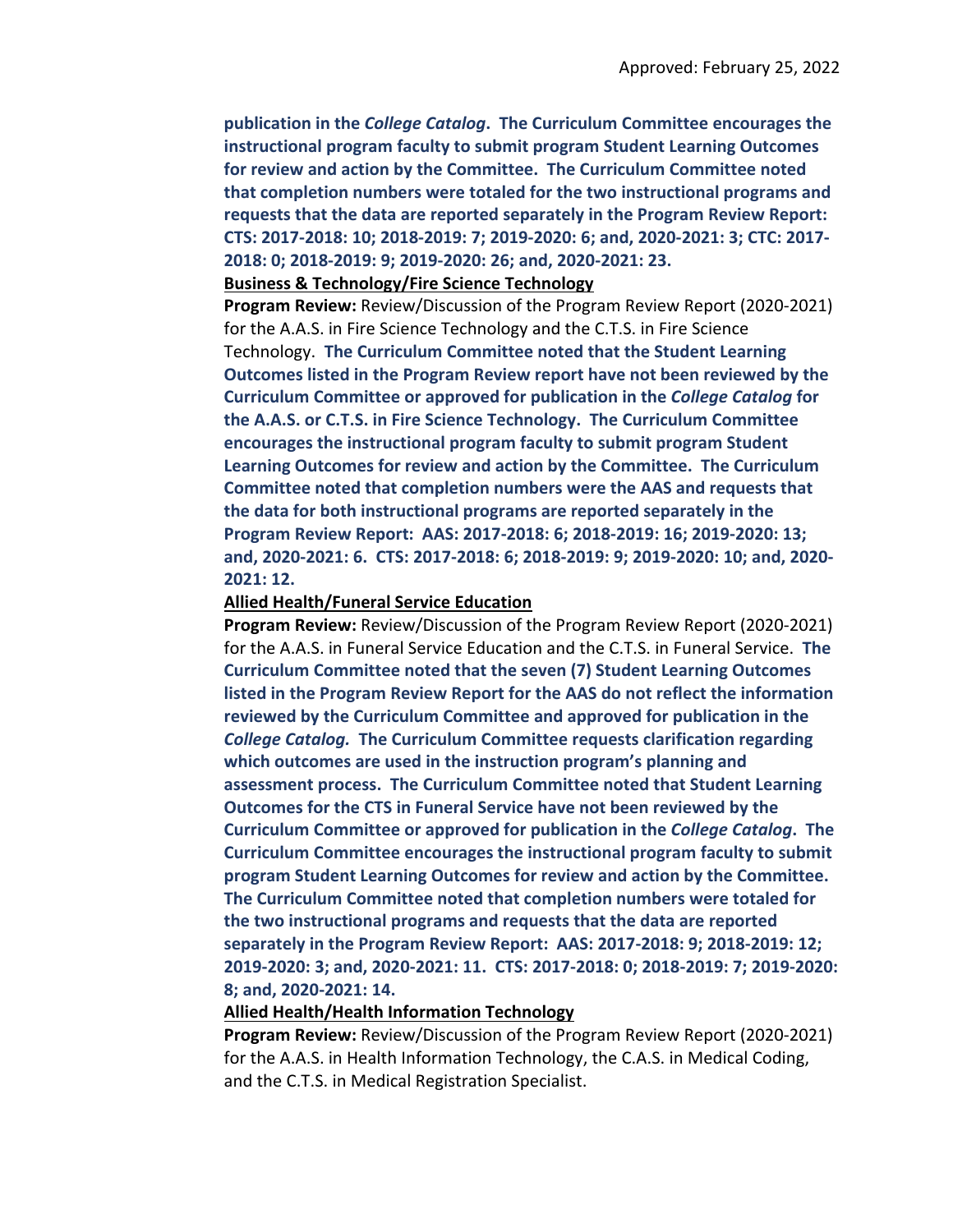#### **Business & Technology/Hospitality Management**

**Program Review:** Review/Discussion of the Program Review Report (2020‐2021) for the A.A.S., the C.T.S., and the C.T.C. in Hospitality Management. **The Curriculum Committee noted that six (6) of the eight (8) the Student Learning Outcomes for the A.A.S. in Hospitality Management do not reflect information that was reviewed by the Curriculum Committee and approved for publication in the** *College Catalog.* **The Committee requests correction to the SLOs as noted in the Program Review document, which primarily consist of word choice to make the SLOs clearer to students and to be written using measurable terms. The Curriculum Committee noted that Student Learning Outcomes for the CTS and CTC Hospitality Management have not been reviewed by the Curriculum Committee or approved for publication in the** *College Catalog***. The Curriculum Committee encourages the instructional program faculty to submit program Student Learning Outcomes for review and action by the Committee. The Curriculum Committee noted that as new programs, the CTC and CTS did not report completion numbers during the time of program review; however, each instructional program has reported completion for the 2020‐2021 Academic Year: CTS: 2020‐2021: 12; and, CTC: 2020‐2021: 96.**

#### **Business & Technology/Instrumentation and Control**

**Program Review:** Review/Discussion of the Program Review Report (2020‐2021) for the A.A.S. in Instrumentation and Control. **The Curriculum Committee requests clarification regarding which outcomes are used in the instruction program's planning and assessment process. The Curriculum Committee noted that Student Learning Outcomes have not been reviewed by the Curriculum Committee or approved for publication in the** *College Catalog***. The Curriculum Committee encourages the instructional program faculty to submit program Student Learning Outcomes for review and action by the Committee. The Curriculum Committee emphasized that the program was first approved in 2015, and has produced no graduates since that time.** 

#### **Allied Health/Occupational Therapy Assistant**

**Program Review:** Review/Discussion of the Program Review Report (2020‐2021) for the A.A.S. in Occupational Therapy Assistant. **The Curriculum Committee noted that two (2) of the five (5) Student Learning Outcomes for the A.A.S. in Occupational Therapy Assistant do not reflect information that was reviewed by the Curriculum Committee and approved for publication in the** *College Catalog.* **The Committee requests correction to the SLOs as noted in the Program Review document, specifically SLO #3 and SLO#5, which primarily consist of word choice to make the SLOs clearer to students and to be written using measurable terms.** 

#### **Allied Health/Respiratory Care Technology**

**Program Review:** Review/Discussion of the Program Review Report (2020‐2021) for the A.A.S. in Respiratory Care Technology. Motion to accept proposals, with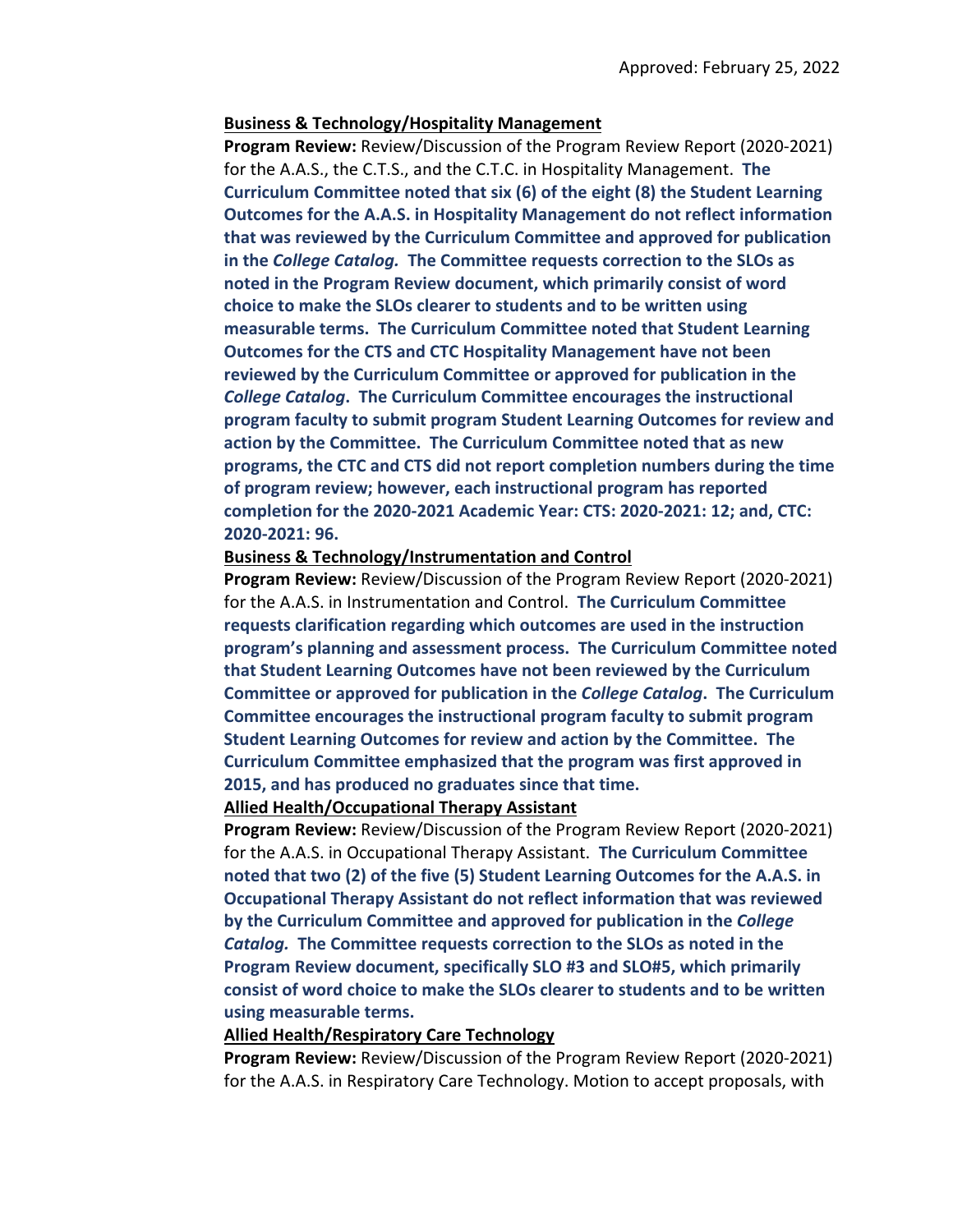corrections and amendments as noted **[Motion: Lilian Gamble; Second: Angela Camaille; Carried, Unanimously].**

d) *The agenda was reordered and items were combined for discussion. Original Placement Items V. v. to V. bb.* 

### **Business & Technology/Administrative Office Technology**

**Program Review:** Review/Discussion of the Discipline Review Report (2020‐ 2021) for Administrative Office Technology.

#### **Communication/English**

**Program Review:** Review/Discussion of the Discipline Review Report (2020‐ 2021) for English.

#### **Science & Mathematics/Geology**

**Program Review:** Review/Discussion of the Discipline Review Report (2020‐ 2021) for Geology.

#### **Arts & Humanities/Philosophy**

**Program Review:** Review/Discussion of the Discipline Review Report (2020‐ 2021) for Philosophy.

#### **Arts & Humanities/Psychology**

**Program Review:** Review/Discussion of the Discipline Review Report (2020‐ 2021) for Psychology.

#### **Arts & Humanities/Sociology**

**Program Review:** Review/Discussion of the Discipline Review Report (2020‐ 2021) for Sociology.

#### **Arts & Humanities/Theatre Arts**

**Program Review:** Review/Discussion of the Discipline Review Report (2020‐ 2021) for Theatre Arts. Motion to accept proposal **[Motion: Erin vonSteuben; Second: Christina Alvardo‐Suarez; Carried, Unanimously].**

### e) *The agenda was reordered. Original Placement Item V. cc*

### **Business & Technology/CMIN**

**Program Revision:** Associate of Applied Science in Computer Information Technology, with a concentration in Programmer/Analyst and Associate of Applied Science in Computer Information Technology, with a concentration in Game Design: Revise the A.A.S. in Computer Information Technology, with a concentration in Programmer/Analyst: Required Courses in Concentration: Add: ADOT‐209: User Experience and Prototyping to list of courses under the heading "select 3 courses from the following." Revise the A.A.S. in Computer Information Technology, with a concentration in Game Design: Required Courses in Concentration: Add: ADOT‐209: User Experience and Prototyping to list of courses under the heading "select 3 courses from the following." Total concentration and Total Program hours remain the same. No changes to Suggested Sequences. Motion to accept proposal **[Motion: Erin vonSteuben; Second: Peter Cho; Carried, Unanimously].**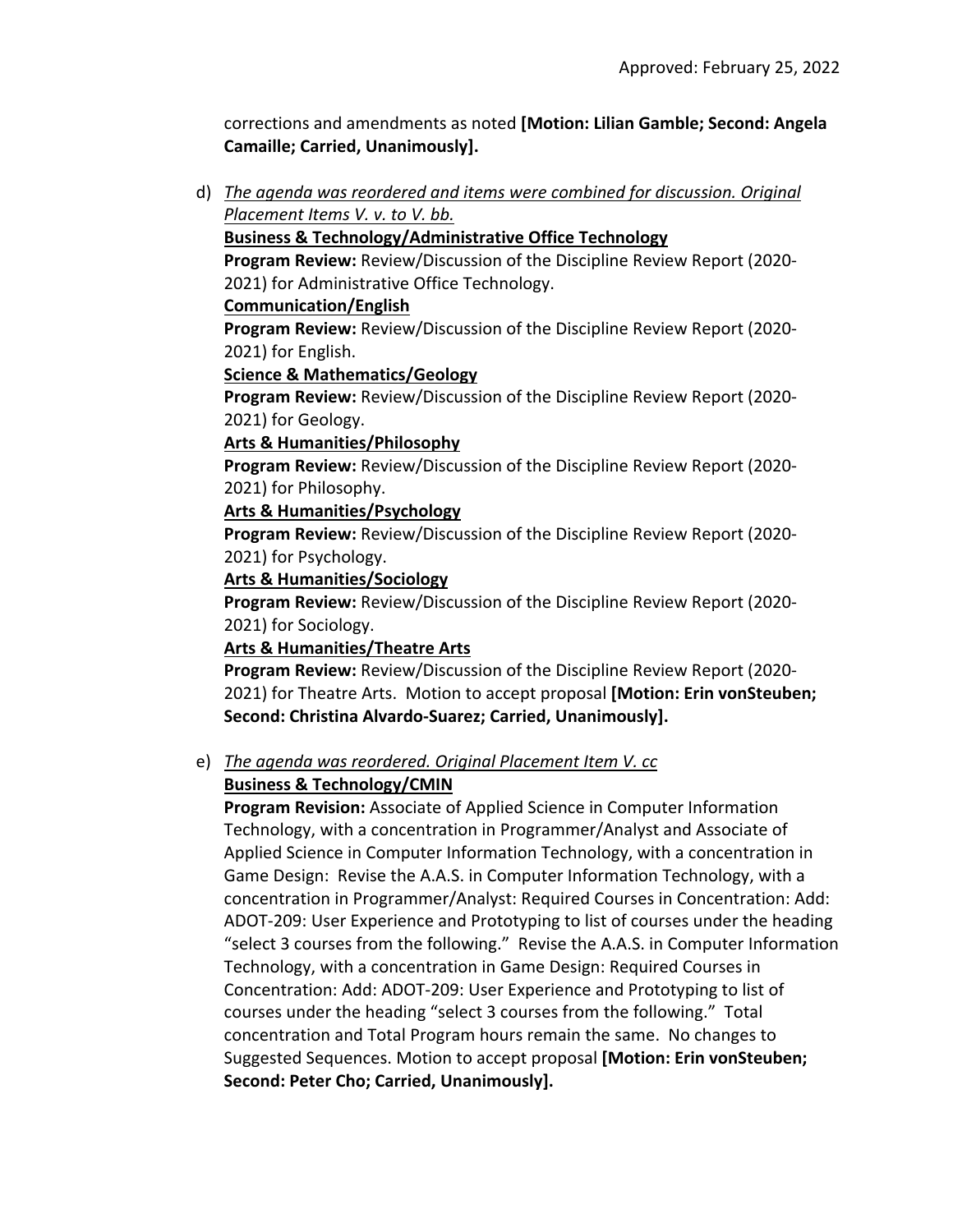f) *The agenda was reordered and items were combined for discussion. Original Placement Items V.dd. to V. kk.* 

### **Science & Mathematics/BIOL**

**Change of Prerequisite Requirement:** BIOL‐101: General Biology I (non‐science majors). Add: Readiness for ENGL‐101: English Composition I or ENGL‐110: Intensive English Composition I as prerequisite requirements.

### **Science & Mathematics/BIOL**

**Change of Prerequisite Requirement:** BIOL‐102: General Biology II (non‐science majors). Add: Readiness for ENGL‐101: English Composition I or ENGL‐110: Intensive English Composition I as prerequisite requirements.

### **Science & Mathematics/BIOL**

**Change of Prerequisite Requirement:** BIOL‐107: General Biology I Lab (non‐ science majors). Add: Readiness for ENGL‐101: English Composition I or ENGL‐ 110: Intensive English Composition I as prerequisite requirements.

### **Science & Mathematics/BIOL**

**Change of Prerequisite Requirement:** BIOL‐108: General Biology II Lab (non‐ science majors). Add: Readiness for ENGL‐101: English Composition I or ENGL‐ 110: Intensive English Composition I as prerequisite requirements.

### **Science & Mathematics/BIOL**

**Change of Prerequisite Requirement:** BIOL‐114: Nutrition. Add: Readiness for ENGL‐101: English Composition I or ENGL‐110: Intensive English Composition I as prerequisite requirements.

### **Science & Mathematics/BIOL**

**Change of Prerequisite Requirement:** BIOL‐143: General Biology I Lab (Science Majors). Add: Readiness for ENGL‐101: English Composition I or ENGL‐110: Intensive English Composition I as prerequisite requirements.

### **Science & Mathematics/BIOL**

**Change of Prerequisite Requirement:** BIOL‐161: Introductory Anatomy & Physiology. Add: Readiness for ENGL‐101: English Composition I or ENGL‐110: Intensive English Composition I as prerequisite requirements.

### **Science & Mathematics/BIOL**

**Change of Prerequisite Requirement:** BIOL‐163: Introductory Anatomy & Physiology Laboratory. Add: Readiness for ENGL‐101: English Composition I or ENGL‐110: Intensive English Composition I as prerequisite requirements. Motion to accept proposal **[Motion: Sarah Strickland; Second: Emily Cosper; Carried, Unanimously]. Modification: Add: Readiness for ENGL‐101: English** Composition I Only to BIOL-101-102-107-108-114-143-161-163. Modified **Motion** *does not include Readiness for ENGL‐110: Intensive English Composition I as an option.* Motion to accept modification to original proposal and motion **[Motion: Angela Camaille; Second: Raymond Duplessis; Carried, by Majority Vote, with no opposing vote and one (1) Abstaining vote].**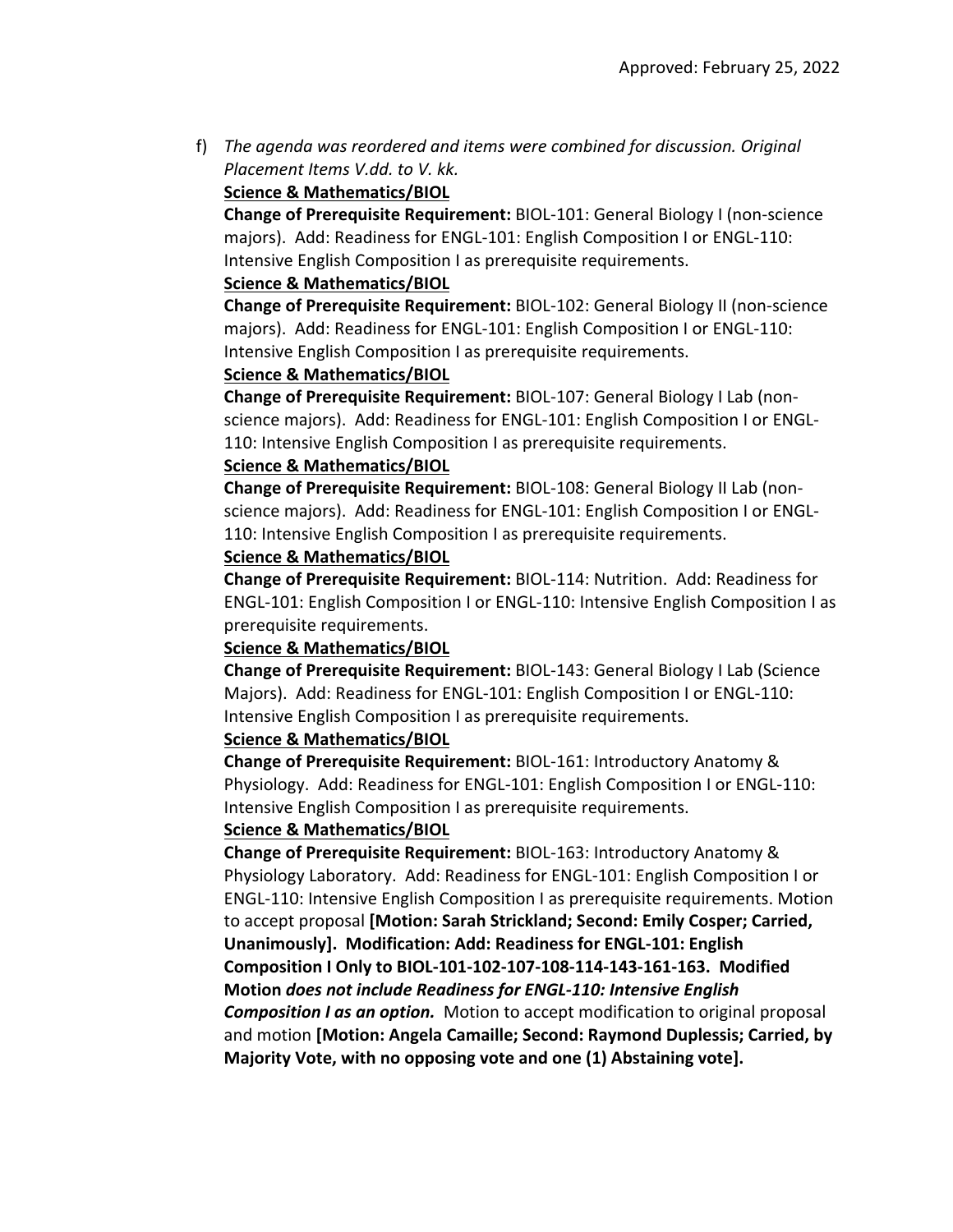g) *The agenda was reordered. Original Placement Item V. ll.*  **Science & Mathematics/BIOL**

**Change of Prerequisite Requirement:** BIOL‐180‐184: Biological Issues. Remove prerequisites from BIOL‐180‐184: Biological Issues. Current prerequisites: "BIOL‐ 141 and BIOL‐143." Motion to accept proposal **[Motion: Jay Randolph; Second: Ray Duplessis; Carried, Unanimously].**

h) *The agenda was reordered. Original Placement Item V.mm.*

# **Nursing/PRNU**

**Program Revision:** Technical Diploma in Practical Nursing. Revise the T.D. in Practical Nursing: DELETE: Required Related Category; ADD: Prerequisite category: BIOL‐161: Introductory Anatomy and Physiology; BIOL‐163: Introductory Anatomy and Physiology Lab; and HESC‐109: Medical Nutrition Therapy for Nursing and Allied Health. Prerequisite course must be completed prior to enrollment in Practical Nursing courses/program acceptance. Total program hours remain the same. Adjust Suggested Sequences: Fall Admission: Creation of a "Prerequisite" semester with BIOL‐163: Introductory Anatomy and Physiology Lab; and HESC‐109: Medical Nutrition Therapy for Nursing and Allied Health, Total: 7 credit hours; Adjust First Sequence to reflect removal of BIOL‐ 163: Introductory Anatomy and Physiology Lab; and HESC‐109: Medical Nutrition Therapy for Nursing and Allied Health, Total: 9 credit hours. Spring Admission: Creation of a "Prerequisite" semester with BIOL‐163: Introductory Anatomy and Physiology Lab; and HESC‐109: Medical Nutrition Therapy for Nursing and Allied Health, Total: 7 credit hours; Adjust First Sequence to reflect removal of BIOL‐ 163: Introductory Anatomy and Physiology Lab; and HESC‐109: Medical Nutrition Therapy for Nursing and Allied Health, Total: 9 credit hours. Motion to accept proposal **[Motion: Peter Cho; Second: Larissa Jones; Carried, Unanimously].**

i) *The agenda was reordered and items were combined for discussion. Original Placement Items V. nn. to V.oo* **Allied Health/SURG**

**Change of Course Lecture, Lab, Credit, and/Contact Hours:** SURG‐111: Surgical Instruments and Procedures. Change the lecture, lab, credit, and/Contact hours of SURG‐111: Surgical Instruments and Procedures *from* 1‐8‐3 / 165 *to* 3‐9‐4 / 180. Changes are necessary to address content requirements and related practical experiences.

### **Allied Health/SURG**

**Change of Course Description:** SURG‐111: Surgical Instruments and Procedures. Change the description of SURG‐111: Surgical to state: "Commonly used basic instrumentation, supplies and equipment and surgical communication used in nine of the many surgical specialty areas of: General, Gynecological, Genito‐ Urological, Neurological, Oral, Plastic, ENT, Ophthalmic, Cardiac, Peripheral, Thoracic and Orthopedic procedures. Introduce the supply and usage of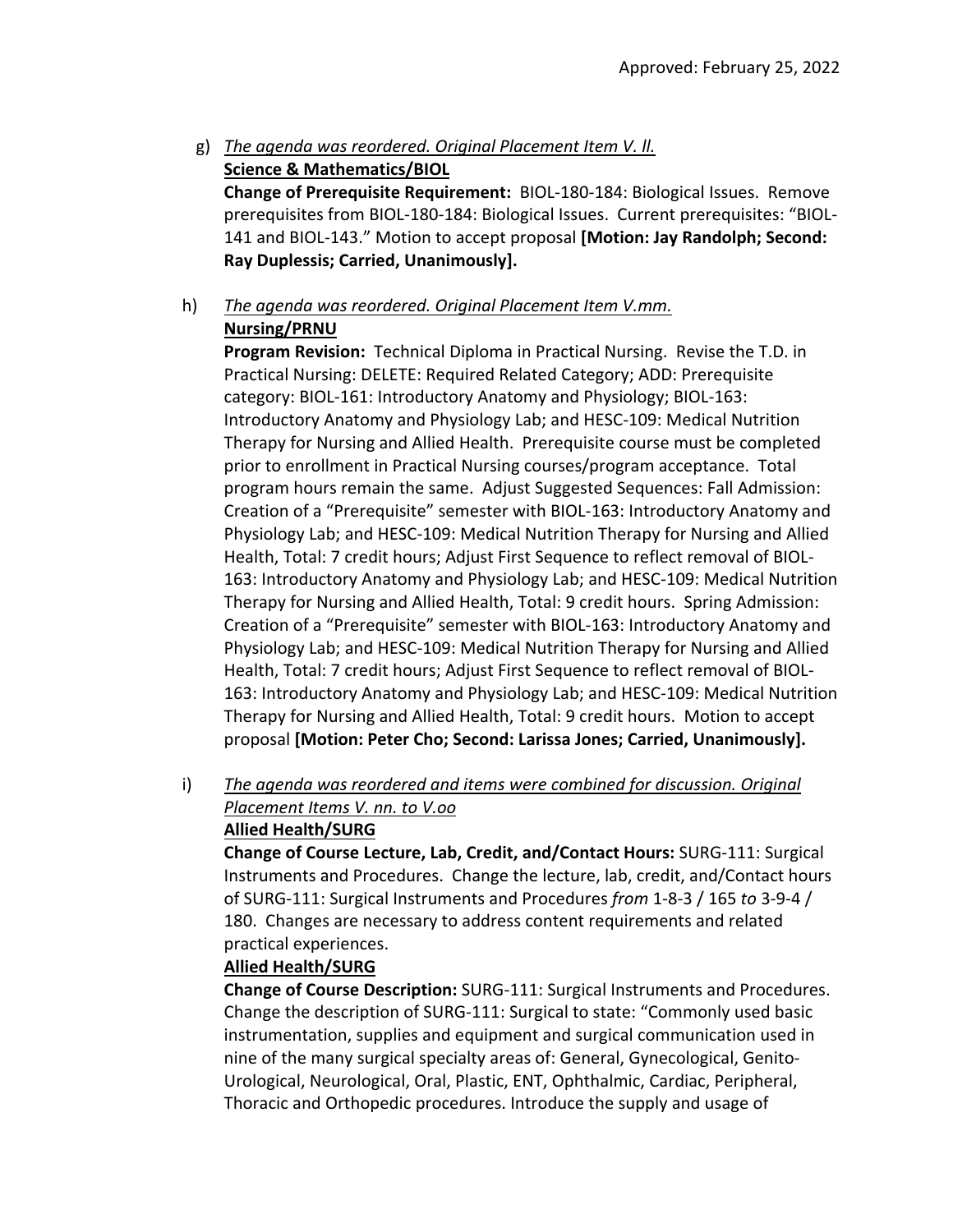commonly used sterile items such as: surgical sponges, dressings, catheters, drains, sutures, endoscopic/minimally invasive instruments and pathology." Current Description: "Basic instrumentation, supplies, and equipment used in general, gynecological, urological, and basic orthopedic procedures. Introduces surgical procedures germane to these specialties along with their pathology, positioning, draping, preps, and incisions." Motion to accept proposal **[Motion: Lilian Gamble; Second: Jay Randolph; Carried, Unanimously].**

j) *The agenda was reordered and items were combined for discussion. Original Placement Items V.pp to V. qq*

### **Allied Health/SURG**

**Change of Course Lecture, Laboratory, Credit, and/Contact Hours:** SURG‐141: Introduction to Clinical Practicum. Change the lecture, laboratory, credit, and/contact hours of SURG‐141: Introduction to Clinical Practicum *from* 1‐8‐2 / 135 *to* 2‐9‐4 / 165. Changes are necessary to address content requirements and related practical experiences.

#### **Allied Health/SURG**

**Change of Course Description:** SURG‐141: Introduction to Clinical Practicum. Change the description of SURG‐141: Introduction to Clinical Practicum to state: "Perioperative, intraoperative and post care patient care concepts, the role of the surgical technologist, circulator and other members on the surgical team related to safe patient care in the surgical suites. Development of surgical conscience, knowledge of creation and maintenance of the sterile field, and infectious processes related to wound healing. Review ethical and legal aspects, medical terminology, and basic concepts of workplace management." Current description: "Introduces surgical techniques and procedures and observation of actual surgical procedures." Motion to accept proposal **[Motion: Lilian Gamble; Second: Deborah Skevington; Carried, Unanimously].**

k) *The agenda was reordered and items were combined for discussion. Original Placement Items V. rr. To V.ss.*  **Allied Health/SURG**

**Change of Course Lecture, Laboratory, Credit, and/Contact Hours:** SURG‐201: Clinical Specialties. Change the lecture, laboratory, credit, and/contact hours of SURG‐201: Clinical Specialties *from* 2‐4‐3 / 90 *to* 3‐6‐4 / 135.

#### **Allied Health/SURG**

**Change of Course Description:** SURG‐201: Clinical Specialties. Change the description of SURG‐201: Clinical Specialties to state: "Introduces surgical specialty procedures in the selected specialty areas of Minimally Invasive Endoscopic and Robotic‐Assisted General Surgery, Gynecological and Obstetrical, Ophthalmic, Orthopedics, Endoscopic and Robotic‐Assisted Genitor‐Urological Surgery, and Diagnostic Procedures. Includes anatomical structures, sterile surgical instruments, equipment, and supplies required for safe patient care." Current description: "Equipment, instruments, sutures, drains, and dressing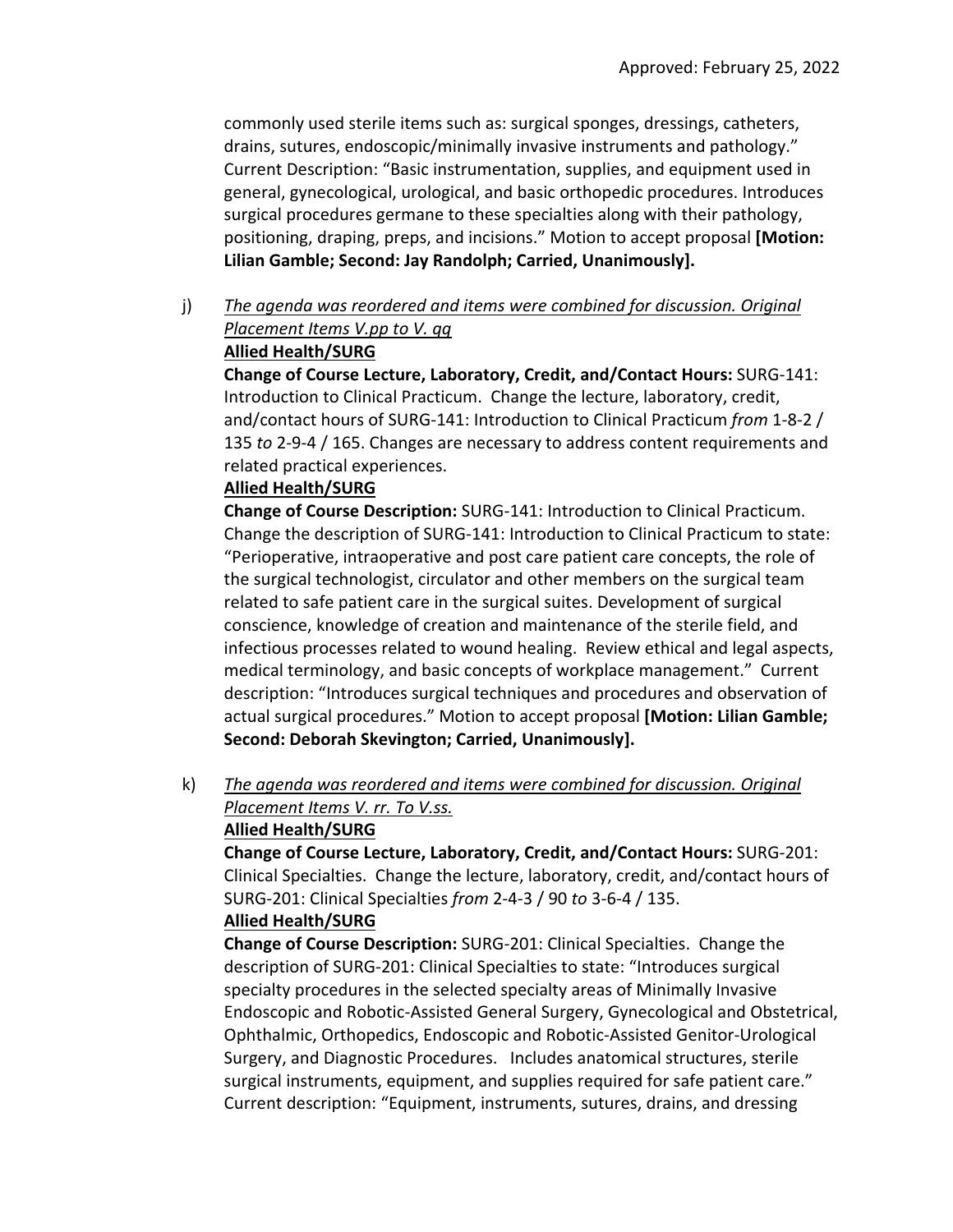required for surgeries in various medical fields. Specialties covered include general, urological, obstetrical, gynecological, plastic, oral, orthopedic, neuro, dental, and otorhinolaryngological surgeries." Motion to accept proposal **[Motion: Deborah Skevington; Second: Erin vonSteuben; Carried, Unanimously].**

l) *The agenda was reordered and items were combined for discussion. Original Placement Items V. tt. V.uu* 

# **Allied Health/SURG**

**Change of Course Credit hours:** SURG‐211: Clinical Practicum I. Change the credit hours of SURG‐211: Clinical Practicum I *from* 3 *to* 4.

# **Allied Health/SURG**

**Change of Course Description:** SURG‐211: Clinical Practicum I. Change the description of SURG‐211: Clinical Practicum I to state: "Health‐related, surgery based, clinical learning experience. The hands‐on opportunity will enable the student to apply specialized occupational theory, and aseptic technique concepts. Under direct supervision, members of the surgical team and/or clinical preceptor will introduce and allow students to participate in the actual surgical environment. Hospital facilities, procedures, and decontamination of surgical instruments." Current description: "Rotation in general, urological, obstetrical, gynecological, ophthalmological, oral, dental and otorhinolaryngological procedures. Under direct supervision of faculty." Motion to accept proposal **[Motion: Deborah Skevington; Second: Angela Camaille; Carried, Unanimously].**

m) *The agenda was reordered and items were combined for discussion. Original Placement Items V.vv. to V.ww*

### **Allied Health/SURG**

**Change of Course Credit hours:** SURG‐212: Clinical Practicum II. Change the credit hours of SURG‐212: Clinical Practicum II *from* 4 *to* 6.

### **Allied Health/SURG**

**Change of Course Description:** SURG‐212: Clinical Practicum II. Change the description of SURG‐212: Clinical Practicum II to state: "Health‐related, surgery based, clinical learning experience. Under direct supervision, members of the surgical team and/or clinical preceptor will introduce and/or allow students to participate in the actual surgical environment and apply specialized surgical theory and practices related to the specialty areas of Neurology, Peripheral Vascular, Thoracic, Cardiology and Otorhinolaryngology surgery. Facilities, procedures, and practices of the working surgical environment." Current description: "Rotation in plastic surgery, neurosurgery, and cardiovascular, thoracic, peripheral vascular, and orthopedic surgery." Motion to accept proposal **[Motion: Lilian Gamble; Second: Deborah Skevington; Carried, Unanimously].**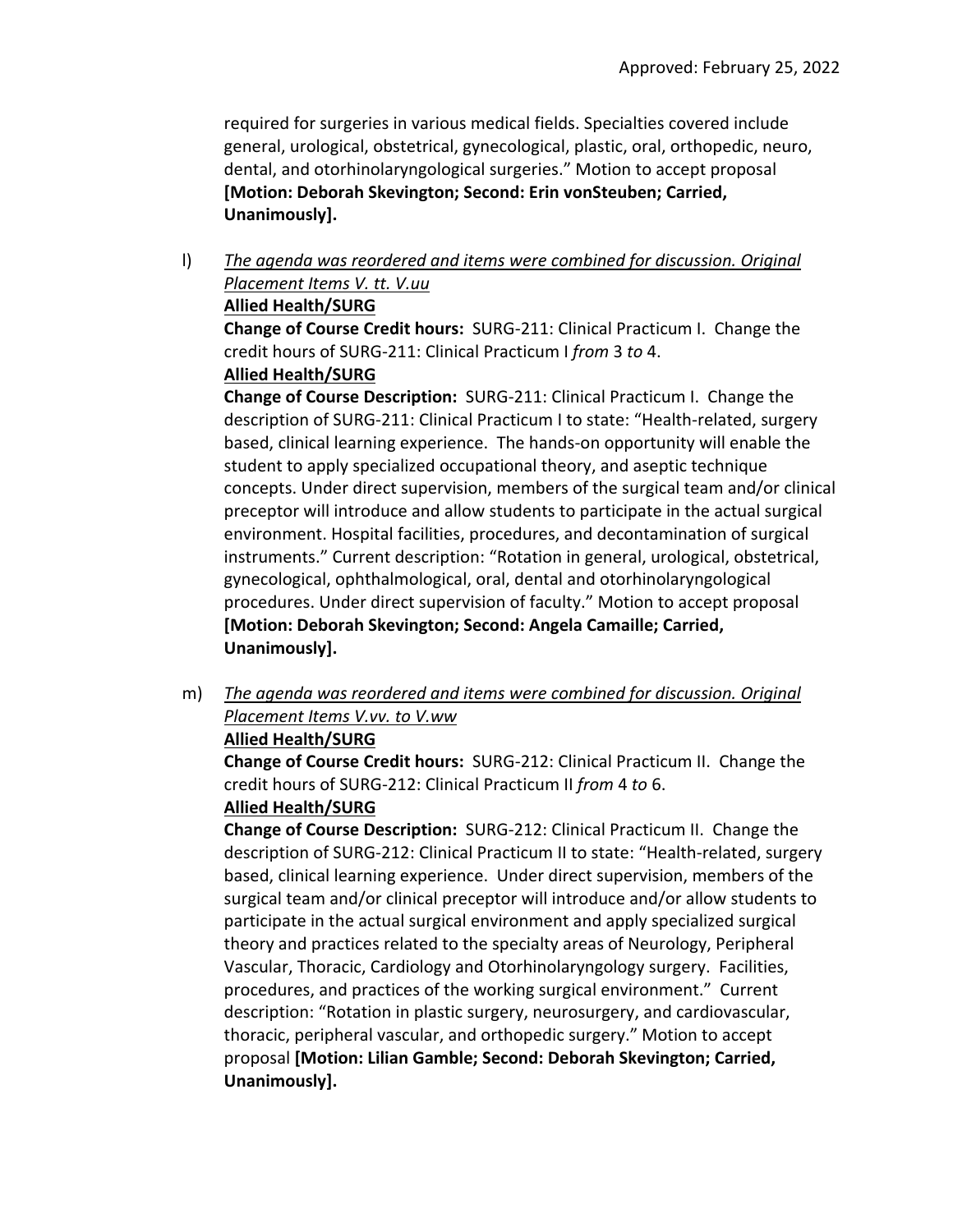n) *The agenda was reordered and items were combined for discussion. Original Placement Items V.xx to V.yy*

### **Allied Health/SURG**

**Change of Course Credit hours:** SURG‐213: Clinical Practicum III. Change the credit hours of SURG‐213: Clinical Practicum III *from* 3 *to* 4. **Allied Health/SURG**

**Change of Course Description:** SURG‐213: Clinical Practicum III. Change the description of SURG‐213: Clinical Practicum III to state: "Surgery based, clinical learning experience under direct supervision of staff surgical team members. Participation within the actual surgical environment applying knowledge and skills gained from previous surgical procedures. The student is assigned to scrub in various major and minor surgical procedures at affiliate hospitals." Current description: "Student participation as a member of the surgical team in an aseptic environment with minimal supervision by hospital staff or instructor. Clinical experience in specialty areas of the surgery department such as general surgery, ortho surgery, eye surgery, etc." Motion to accept proposal **[Motion: Deborah Skevington; Second: Lilian Gamble; Carried, Unanimously].**

### o) *The agenda was reordered and items were combined for discussion. Original Placement Items V.zz to V.aaa* **Allied Health/SURG**

**Change of Course Lecture, Laboratory, Credit, and/Contact Hours:** SURG‐215: SACK Seminar. Change the lecture, laboratory, credit, and/contact hours of**:** SURG‐215: SACK Seminar *from* 1‐0‐1 / 15 *to* 2‐0‐2 / 30.

### **Allied Health/SURG**

**Change of Course Description:** SURG‐215: SACK Seminar. Change the description of**:** SURG‐215: SACK Seminar to state: "Self‐Assessment of Current Knowledge is designed as a review of basic sciences, biomedical science, medical terminology, microbiology and safe patient care. Topics of discussion and practice include continuing education, job resume', job application and job interview protocol. Review anesthesia and pharmacology, concepts of patient care, supplies and equipment, and electricity and physics, specialty surgical instrumentation, positioning and anatomical structures related to various surgical procedures in all specialty areas." Current description: "Review of all tests and quizzes taken during the year. Individual, group, and program topics that need further study are recognized, and additional reading, lectures, and tests are given." Motion to accept proposal **[Motion: Deborah Skevington; Second: Lilian Gamble; Carried, Unanimously].**